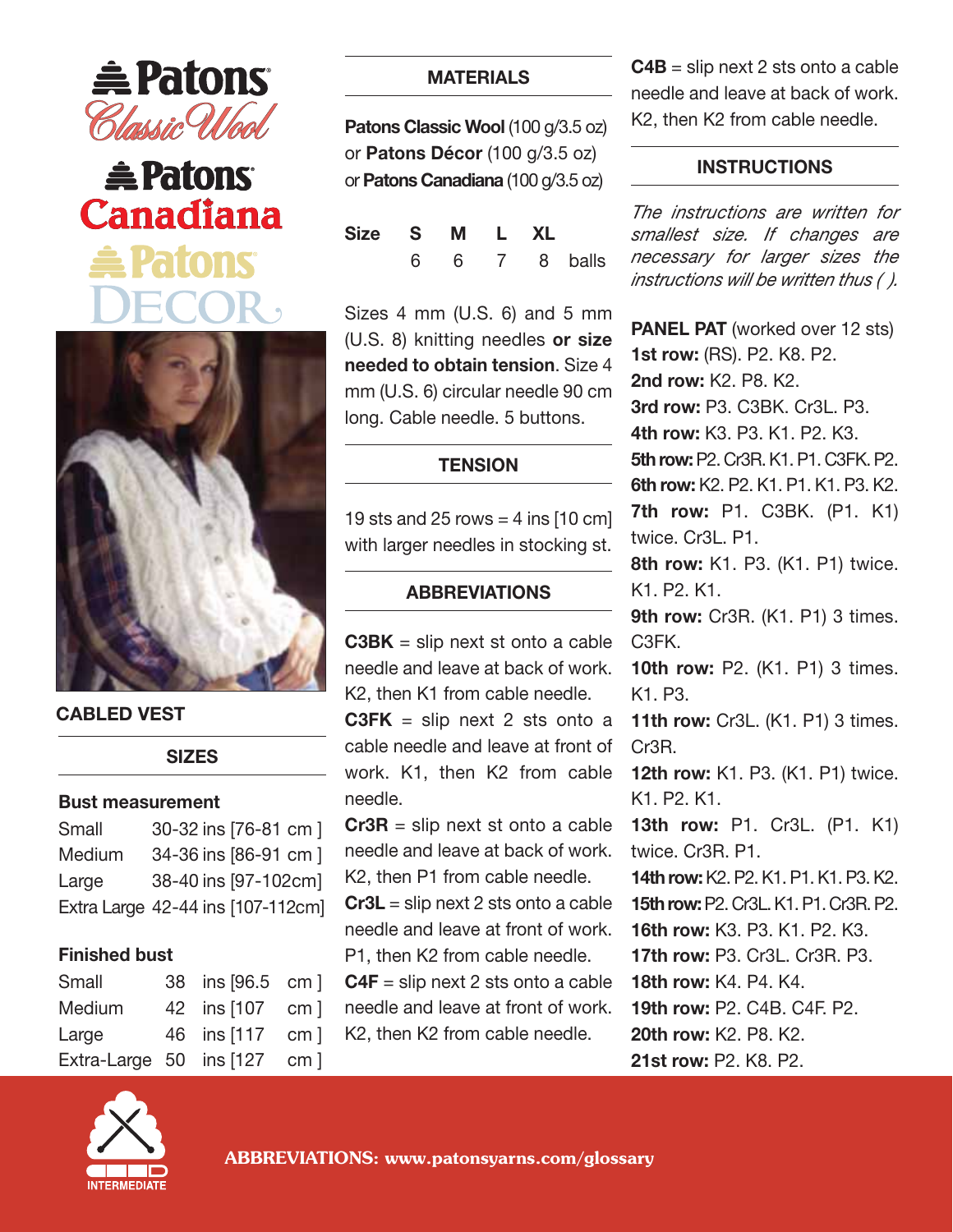**22nd row:** K2. P8. K2. **23rd row:** P2. C4B. C4F. P2. **24th row:** K2. P8. K2. These 24 rows form panel pat.

### **BACK**

With smaller needles cast on 94 (**106**-122-**134**) sts.

**1st row:** (RS). K2. \*P2. K2. Rep from \* to end of row.

**2nd row:** P2. \*K2. P2. Rep from \* to end of row.

Rep these 2 rows (K2. P2) ribbing 3 times more inc 26 (**26**-20-**18**) sts evenly across last row. 120 (**132**- 142-**152**) sts.

Change to larger needles and proceed in pat as follows:

**1st row:** (RS). P8 (**10**-11-**16**). K8. \*P2 (**3**-4-**4**). Work 1st row panel pat. P2 (**3**-4-**4**). K8. Rep from \* to last 8 (**10**-11-**16**) sts. P8 (**10**-11-**16**). **2nd row:** K8 (**10**-11-**16**). P8. \*K2 (**3**-4-**4**). Work 2nd row panel pat. K2 (**3**-4-**4**). P8. Rep from \* to last 8 (**10**-11-**16**) sts. K8 (**10**-11-**16**).

**3rd row:** P8 (**10**-11-**16**). C4B. C4F. \*P2 (**3**-4-**4**). Work 3rd row panel pat. P2 (**3**-4-**4**). C4B. C4F. Rep from \* to last 8 (**10**-11-**16**) sts. P8 (**10**-11-**16**).

**4th row:** K8 (**10**-11-**16**). P8. \*K2 (**3**-4-**4**). Work 4th row panel pat. K2 (**3**-4-**4**). P8. Rep from \* to last 8 (**10**-11-**16**) sts. K8 (**10**-11-**16**).

These 4 rows form pat. Panel pats are now in position.

Cont in pat, working appropriate rows panel pat, until Back from beg measures 13 ins [33 cm], ending with RS facing for next row.

**Armhole shaping:** Keeping cont of pat, cast off 6 sts beg next 2 rows. Dec 1 st each end of needle on next 5 (**7**-7-**11**) rows, then on following 4 (**5**-7-**7**) alt rows. 90 (**96**-102-**104**) sts.

Cont even in pat until Back from beg measures 23 (**23½**-24-**25**) ins [58.5 (**59.5**-61-**63.5**) cm] ending with RS facing for next row.

**Shoulder shaping:** Keeping cont of pat cast off 12 (**13**-14-**14**) sts beg next 4 rows. Leave rem 42 (**44**-46-**48**) sts on a spare needle.

#### **LEFT FRONT**

With smaller needles cast on 43 (**51**-59-**63**) sts.

**1st row:** (RS). \*K2. P2. Rep from \* to last 3 sts. K3.

**2nd row:** K1. P2. \*K2. P2. Rep from \* to end of row.

Rep these 2 rows (K2. P2) ribbing 3 times more inc 13 (**11**-8-**9**) sts evenly across last row. 56 (**62**-67- **72**) sts.

Change to larger needles and proceed in pat as follows:

**1st row:** (RS). P8 (**10**-11-**16**). \*K8. P2 (**3**-4-**4**). Work 1st row panel pat. P2 (**3**-4-**4**). Rep from \* once more.

**2nd row:** \*K2 (**3**-4-**4**). Work 2nd row panel pat. K2 (**3**-4-**4**). P8. Rep from \* once more. K8 (**10**-11-**16**). **3rd row:** P8 (**10**-11-**16**). \*C4B. C4F. P2 (**3**-4-**4**). Work 3rd row panel pat. P2 (**3**-4-**4**). Rep from \* once more.

**4th row:** \*K2 (**3**-4-**4**). Work 4th row panel pat. K2 (**3**-4-**4**). P8. Rep from \* once more. K8 (**10**-11-**16**). These 4 rows form pat. Panel pats are now in position.

Cont in pat, working appropriate rows of panel pat, until Left Front measures 4 rows less then Back to armhole shaping, ending with RS facing for next row.

**Front shaping:** Keeping cont of pat, dec 1 st at end of next and following alt row. 54 (**60**-65-**70**) sts. Work 1 row even.

**Armhole shaping:** Cast off 6 sts beg next row.

Work 1 row even.

Keeping cont of pat, dec 1 st at front edge on next and every following 4th row, at the same time dec 1 st at armhole edge on every row until 41 (**45**-50-**50**) sts rem, then every alt row until 35 (**37**-39-**39**) sts rem.

Keeping armhole edge even, dec 1 st at front edge on every following 4th row until 24 (**26**-28- **28**) sts rem.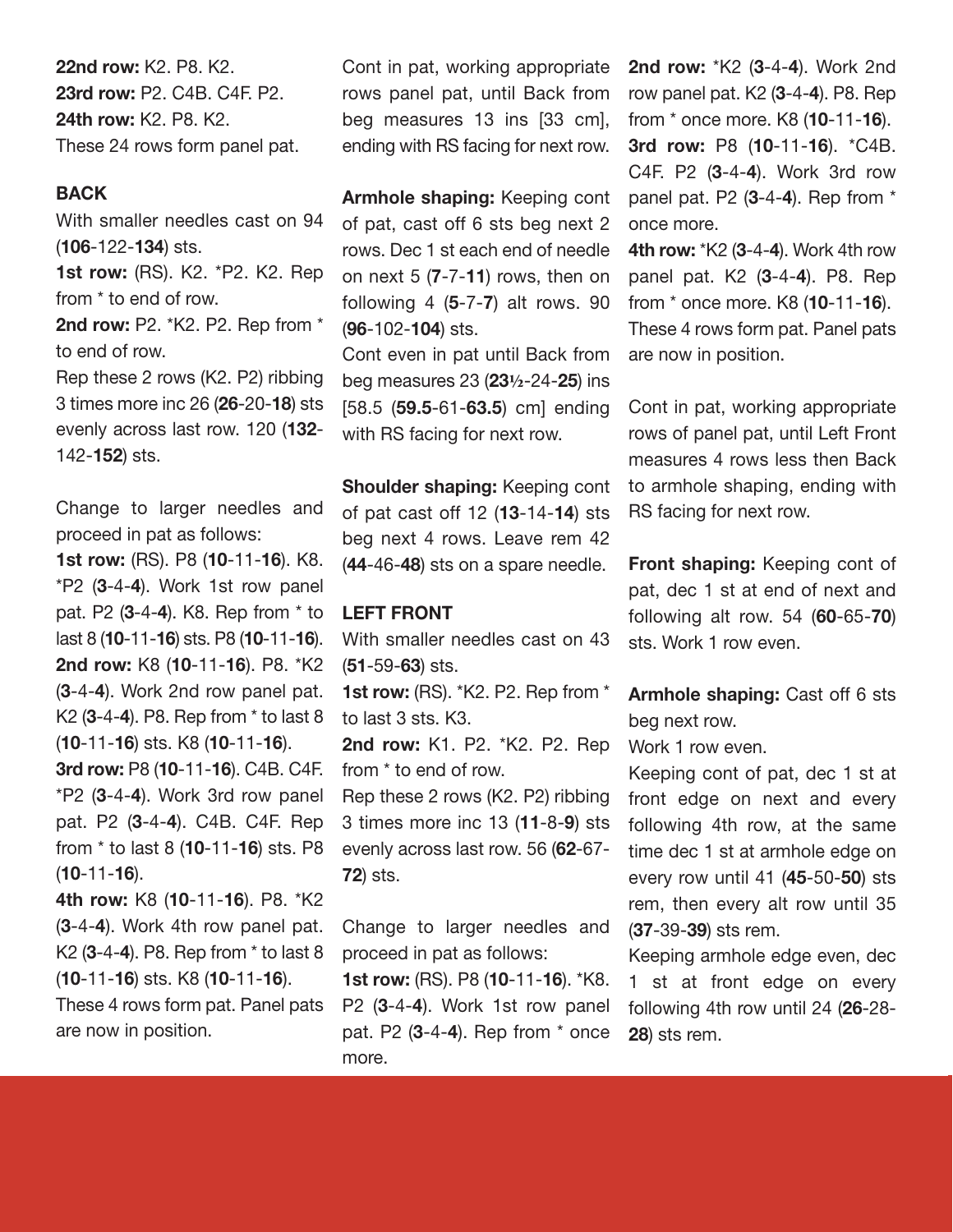Cont even until Left Front Cont-in-pat, working-appropriate measures same length as Back to beg of shoulder shaping, ending with RS facing for next row.

**Shoulder shaping:** Cast off 12 (**13**-14-**14**) sts beg next and following alt row.

### **RIGHT FRONT**

With smaller needles cast on 43 (**51**-59-**63**) sts.

**1st row:** (RS). K3. \*P2. K2. Rep from \* to end of row.

**2nd row:** \*P2. K2. Rep from \* to last 3 sts. P2. K1.

Rep these 2 rows (K2. P2) ribbing 3 times more inc 13 (**11**-8-**9**) sts evenly across last row. 56 (**62**-67- **72**) sts.

Change to larger needles and proceed in pat as follows:

**1st row:** (RS). \*P2 (**3**-4-**4**). Work 1st row panel pat. P2 (**3**-4-**4**). K8. Rep from \* once more. P8 (**10**-11-**16**). **2nd row:** K8 (**10**-11-**16**). \*P8. K2 (**3**-4-**4**). Work 2nd row panel pat. K2 (**3**-4-**4**). Rep from \* once more. **3rd row:** \*P2 (**3**-4-**4**). Work 3rd row panel pat. P2 (**3**-4-**4**). C4B. C4F. Rep from \* once more. P8 (**10**-11-**16**).

**4th row:** K8 (**10**-11-**16**). \*P8. K2 (**3**-4-**4**). Work 4th row panel pat. K2 (**3**-4-**4**). Rep from \* once more. These 4 rows form pat. Panel pats are now in position.

rows of panel pat, until Right Front measures 4 rows less then Back to armhole shaping, ending with RS facing for next row.

**Front shaping:** Keeping cont of pat, dec 1 st at beg of next and following alt row. 54 (**60**-65-**70**) sts.

**Armhole shaping:** Cast off 6 sts beg next row.

Keeping cont of pat, dec 1 st at front edge on next and every following 4th row, at the same time dec 1 st at armhole edge on every row until 41 (**45**-50-**50**) sts rem, then every alt row until 35 (**37**-39-**39**) sts rem.

Keeping armhole edge even, dec 1 st at front edge on every following 4th row until 24 (**26**-28- **28**) sts rem.

Cont even until Right Front measures same length as Back to beg of shoulder shaping, ending with **WS** facing for next row.

**Shoulder shaping:** Cast off 12 (**13**-14-**14**) sts beg next and following alt row.

#### **FINISHING**

Block all pieces to measurements, cover with a damp cloth and allow to dry.

**Button and Buttonhole Band:** Sew shoulder seams. With RS facing, circular needle and beg at lower right front edge, pick up and knit 70 sts to beg of front shaping, 60 (**62**-65-**68**) sts to shoulder, work across 42 (**44**-46-**48**) sts from back neck as follows: K5 (**3**-5-**5**). (K2tog. K1) 10 (**12**-12-**12**) times. K7 (**5**-5-**7**). Pick up and knit 60 (**62**-65-**68**) sts down left front to beg of shoulder shaping and 70 sts to lower edge. 292 (**296**-304-**312**) sts. **Do not join**.

Working back and forth across needle, proceed as follows:

**1st row:** (WS). K1. \*P2. K2. Rep from \* to last 3 sts. P2. K1.

**2nd row:** K3. \*P2. K2. Rep from \* to last st. K1.

Work 1 more row in (K2. P2) ribbing.

**4th row:** Rib across 3 sts. \*Cast off 2 sts. Rib across 14 sts (including st on needle after cast off). Rep from \* 3 times more. Cast off 2 sts. Rib to end of row.

**5th row:** Rib, casting on 2 sts over cast off sts.

Work a further 2 rows ribbing. Cast off in ribbing.